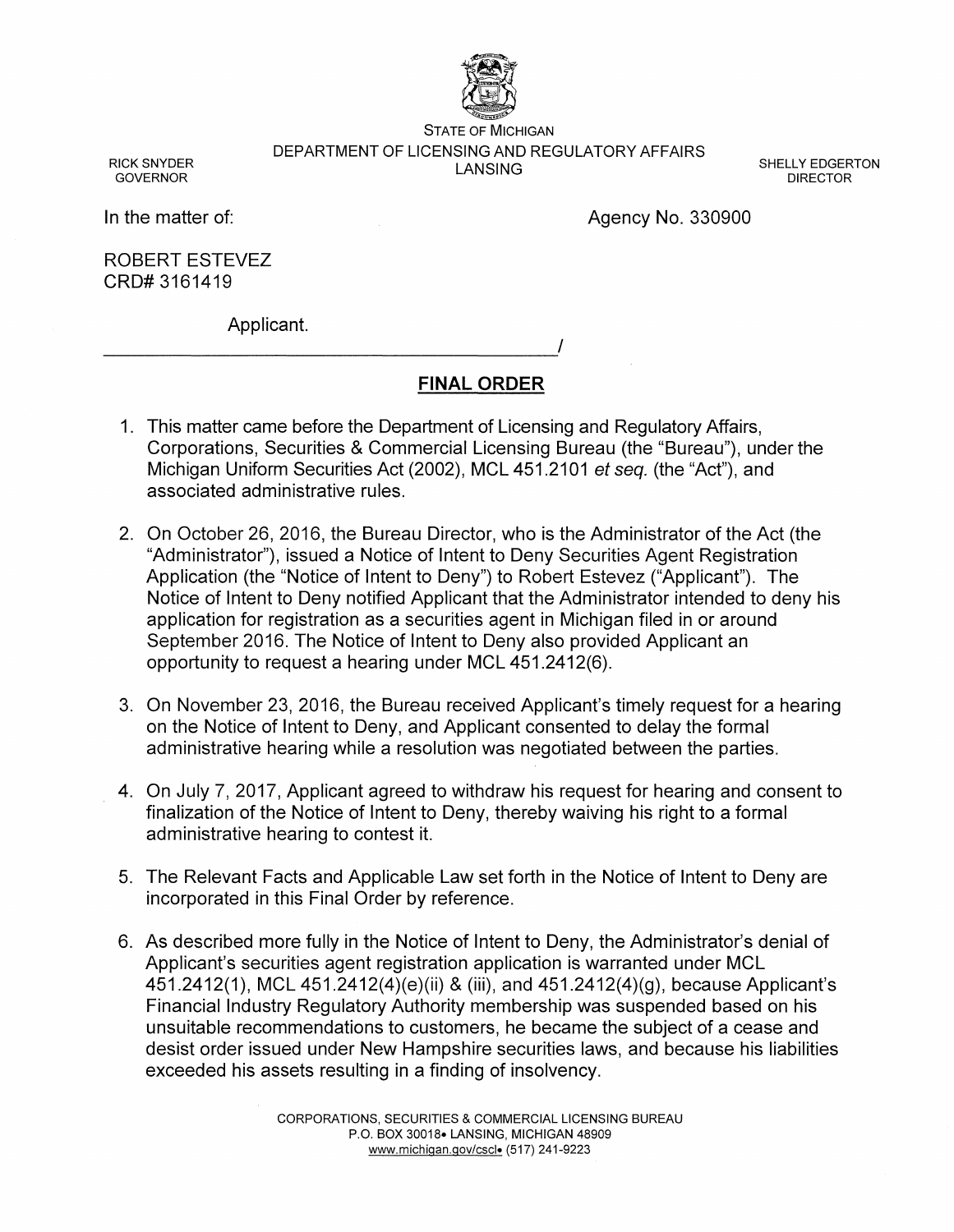**THEREFORE, IT IS ORDERED** that Applicant's pending application for registration as a securities agent in Michigan is DENIED, under MCL 451.2412(1), MCL 451.2412(4)(e)(ii) & (iii), and MCL 451.2412(4)(9).

**This Final Order is effective immediately upon its mailing**

Given under my hand at Okemos, Michigan, this  $\frac{1}{\sqrt{2}}$  day of August, 2017.

DEPARTMENT OF LICENSING AND REGULATORY AFFAIRS

Bv:

ulia Dale, Admin\_istrator and Director of the Corporations, Securities & Commercial Licensing Bureau

 $15,2017$ Date mailed:

This is the last and final page of the Final Order in the matter of Robert Estevez, Agency No. 330900.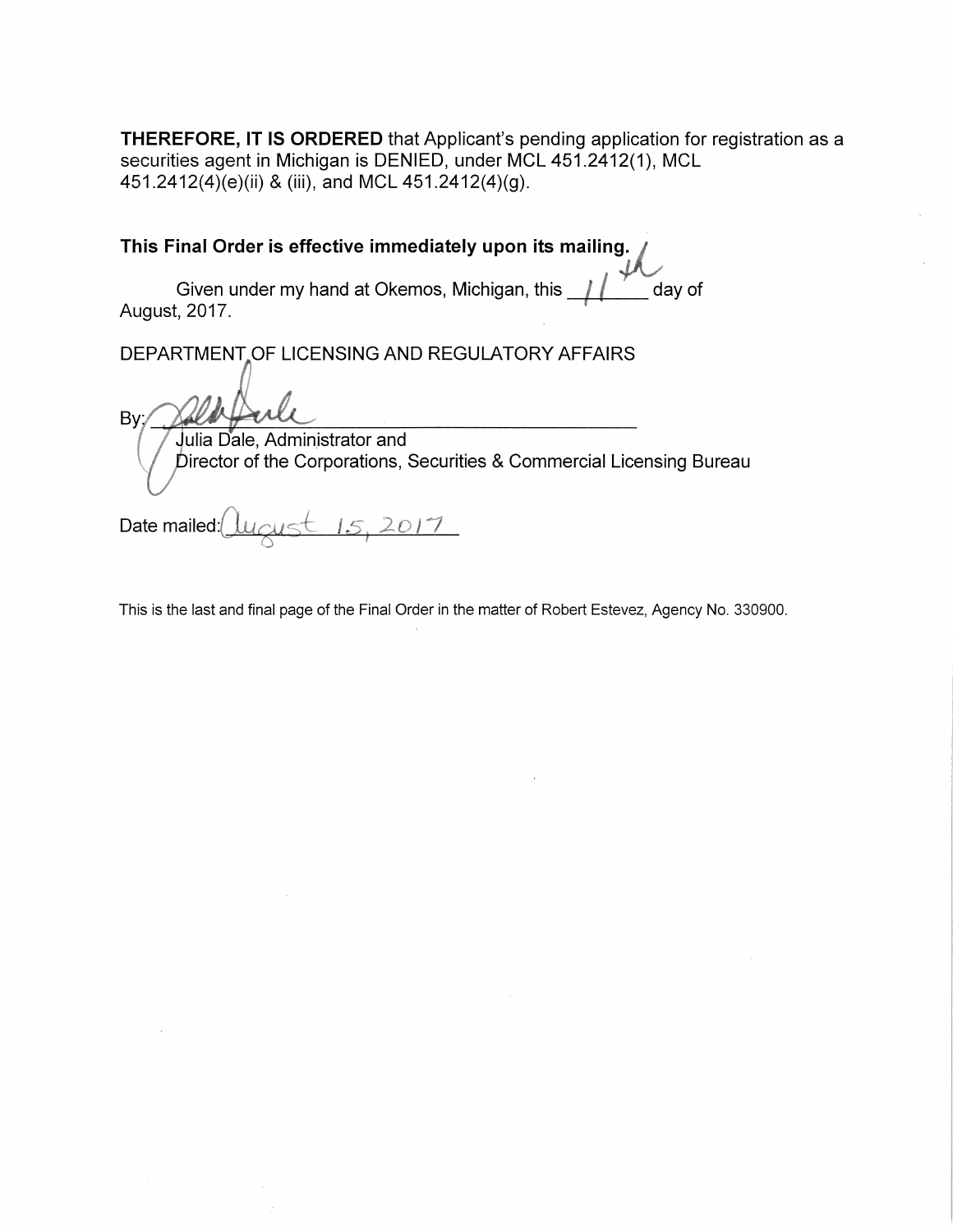## **STATE OF MICHIGAN DEPARTMENT OF LICENSING AND REGULATORY AFFAIRS CORPORATIONS, SECURITIES & COMMERICAL LICENSING BUREAU**

In the matter of:

Agency No. 330900

ROBERT ESTEVEZ CRD# 3161419

Applicant.

Issued and entered This  $20$  day of October, 2016

### **NOTICE OF INTENT TO DENY SECURITIES AGENT REGISTRATION APPLICATION**

#### **I. RELEVANT FACTS AND APPLICABLE LAW.**

Relevant information and statutory provisions, under the Michigan Uniform Securities Act (2002) (the "Securities Act"), 2008 PA 551, as amended, MCL 451.2101 *et seq:* 

- 1. Robert Estevez ("Applicant") has been registered as a securities agent through multiple broker-dealers under the Securities Act in Michigan beginning in or around March of 2000.
- 2. On or around September 1, 2016, Applicant filed an application in Michigan for registration as a securities agent working for Joseph Gunnar & Co. LLC (CRD#24795), a broker-dealer registered in Michigan. The application became complete on or around September 27, 2016.
- 3. Applicant became the subject of a suspension by the Financial Industry Regulatory Authority ("FINRA"), a self-regulatory organization, on or around October 17, 2016 which expires on or around December 16, 2016; Applicant was also fined \$20,000.  $(Exhibit 1 - FINRA AWC)$ . The suspension was the result of unsuitable recommendations to customers by Applicant, resulting in violations of FINRA rules.
- 4. Applicant submitted a balance sheet in connection with the September 1, 2016 application for registration as a securities agent which showed that Applicant's liabilities exceed his assets. (Exhibit 2-Balance Sheet). The Administrator finds that Applicant is insolvent because his liabilities exceed his assets.
- 5. Applicant became the subject of a cease and desist order issued under the securities laws of another state, New Hampshire, in or around 2014. (Exhibit  $3 - 2014$  New Hampshire Consent Order and 2015 Amendment to Consent Order).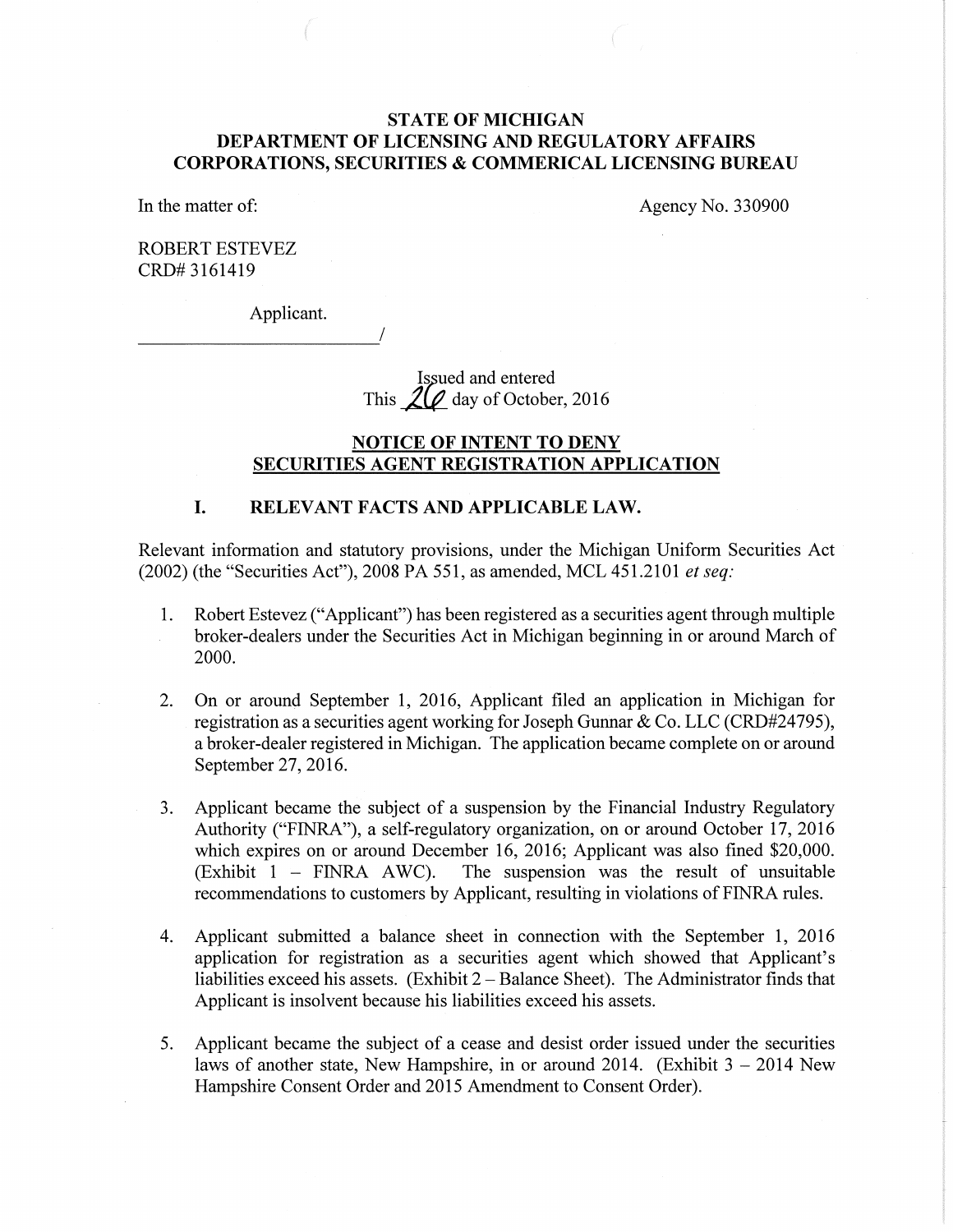- 6. The Administrator reviewed materials relating to the application referred to in paragraph two above. Based on Applicant being the subject of an order by a selfregulatory organization, being the subject of a cease and desist order issued by a state securities regulator, and his liabilities exceeding his assets, the Administrator determined that the denial of securities agent application is authorized, appropriate, and in the public interest.
- 7. Section  $412(6)$  of the Act, MCL  $451.2412(6)$ , authorizes the Administrator to deny a registration application pending final determination of an administrative proceeding.
- 8. Section  $412(1)$  of the Act, MCL  $451.2412(1)$ , provides that if the Administrator finds that the Order is in the public interest, and MCL 451.2412(4) authorizes the action, the Administrator may issue an Order denying an application for registration as a securities agent.
- 9. The Administrator may deny the Applicant's registration application under sections  $412(4)(e)(iii)$ ,  $412(4)(g)$ , and  $412(4)(1)$ , MCL  $451.2412(4)(e)(iii)$ , MCL  $451.2412(4)(g)$ , and MCL  $451.2412(4)(l)$ , because, as detailed above, Applicant is the subject of a FINRA order suspending his registration; Applicant is the subject of a cease and desist order by a state securities regulator; and Applicant's liabilities exceed his assets, and the Administrator has made a finding of insolvency as to Applicant.

#### II. **ORDER.**

The Administrator finds that this ORDER is authorized, appropriate, and in the public interest based on the above-cited facts and law.

IT IS ORDERED as follows:

- 1. The Administrator intends to DENY the SECURITIES AGENT REGISTRATION APPLICATION OF ROBERT ESTEVEZ, under section 412(1) of the Act, MCL 451.2412(1), because Applicant is the subject of an order issued by FINRA, Applicant is subject of a Cease and Desist Order issued by the State of New Hampshire, and Applicant's liabilities exceed his assets and the Administrator has made a finding of insolvency as to Applicant, which bases support the denial of his registration application under the above-cited provisions of the Michigan Uniform Securities Act (2002), 2008 PA 551, MCL 451.2101 *et seq.*
- 2. In accordance with section 412(1) and (6) of the Act, MCL 451.2412(1) and (6): This is NOTICE that the Administrator intends to deny Applicant's securities agent registration application, and that Applicant has thirty (30) calendar days after the date that this Order is served on Applicant to submit a written request to the Administrator that this matter be scheduled for a hearing. If the Administrator timely receives a written request, the Administrator shall schedule a hearing within 15 days after receipt